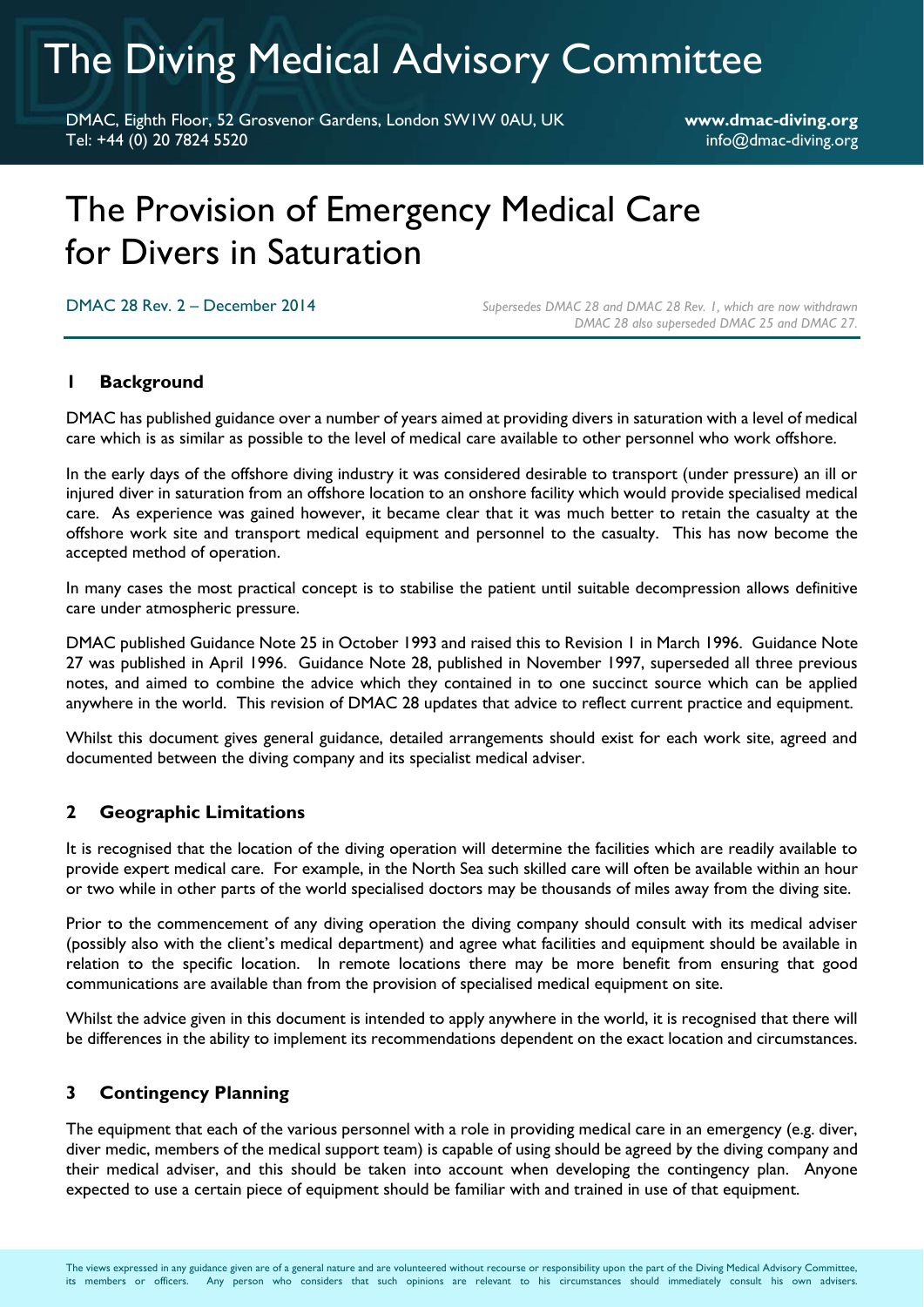# **4 On Site Medical Arrangements**

The equipment available at site and the ability of those present to provide adequate first aid and resuscitation within the first few minutes and hours of an incident will ultimately determine the outcome for the patient.

DMAC has published guidance on the equipment which should be held at an offshore worksite (see the latest issue of [DMAC 15\)](http://www.dmac-diving.org/guidance/DMAC15.pdf).

The use of properly trained diver medics is now widespread but the selection and training of suitable personnel from among the divers to provide advanced first aid is crucial to the success of any medical treatment.

The diving company should prepare, in conjunction with its medical adviser, a well documented plan to provide initial first aid to an injured diver while at the same time contacting specialist medical personnel for advice. This plan is intended to stabilise a casualty until such time as a decision is taken as to what further treatment may be needed.

#### **5 Suitability of Medical Teams**

The highest level of medical care will be provided by a medical team which is trained and experienced in handling casualties under saturation conditions. This level of specialist knowledge is not widespread throughout the world and is often concentrated in specific locations which may be a significant distance away from the work site.

Medical care involves a very wide range of specialist expertise and no diving medical team will have a complete range of expertise. As a result, medical teams providing support to saturation diving operation need to be able to access a wide range of specialist expertise for guidance and assistance. It is recognised that the need for such specialist expertise occurs very rarely and hence is unlikely to be met by a contractual arrangement.

Effective monitoring of the patient by the onsite diver medic using simple monitoring equipment, coupled with direct communications (e.g. audio, video, photographic links and email) between the specialist doctor ashore will form the basis of care given to the casualty in the first instance.

Since local medical personnel might not possess the specialised medical knowledge to provide the necessary medical support, consideration should be given to involving a specialist medical team from one of the world's recognised centres to support incident management which might include the mobilisation of support personnel to the site of the incident.

### **6 The Saturation System**

Since the diving system may vary from a single chamber on the simplest transportable system to a multi-chamber complex on a large DSV, it is not appropriate to give specific technical specifications. The basic requirement however is to provide a facility where an injured diver can be given medical treatment while still under pressure.

It is recommended that one chamber be identified as the chamber in which any medical treatment will be carried out. This chamber must be accessible by any diver in the system within a reasonable time (30-60 minutes), taking into account any need to change chamber pressure. This chamber should have the following:

- A minimum internal diameter of 1.8 metres (6 feet) but preferably exceeding 2.15 metres (7 feet);
- The ability to remove, or move out of the way, bunks and other equipment normally fitted to the chamber but not needed directly for a medical emergency;
- A bunk for the patient which should:
	- be waist high
	- have access from at least one side and preferably both, from the head end, have a firm base and be able to tilt the patient to 30° both at the foot and head ends
	- be provided with a mattress;
- A tray or working surface for medical instruments;
- A means for suspending IV drips overhead the patient (hooks or similar);
- A convenient medical lock of at least 300mm diameter;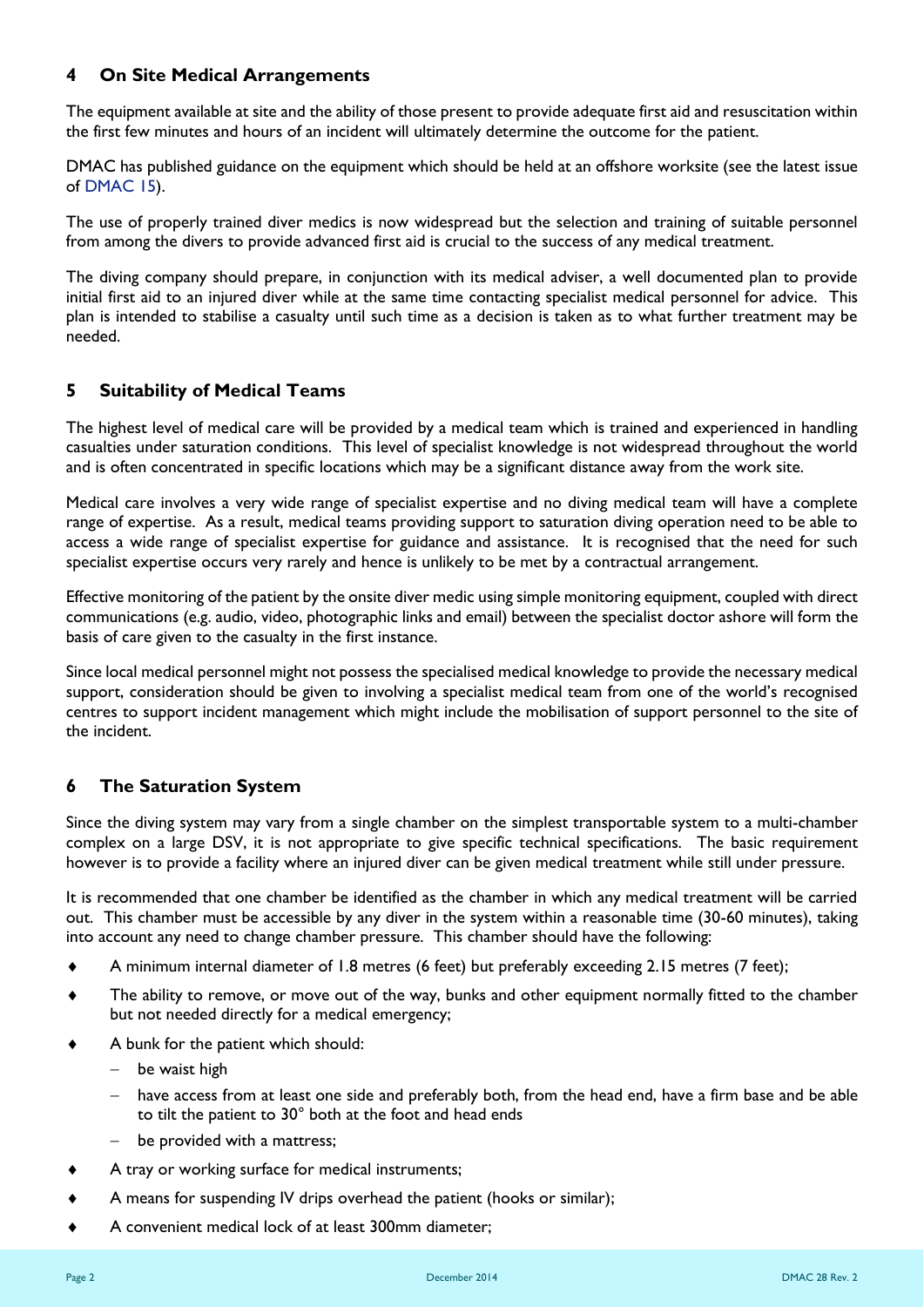- A good communications system with connections in a suitable location for personnel beside the casualty;
- Suitable extra lighting for the area of the casualty. This may be the normal bunk lights fitted with long leads to reach the treatment area;
- Sufficient additional gas and electrical hull penetrations (in order to ensure that in an emergency appropriate gas and electrical supplies can be rapidly connected) as agreed with the specialist medical adviser (see sections below);
- Sink facilities (with foot or elbow operated taps) to be provided in the vicinity of the patient's bunk.

#### **7 Communications**

Good communications are extremely important. Ideally the doctor onshore should be able to speak directly to the patient and person inside the chamber who is treating the patient. Communication links, which enable effective communication between the offshore worksite and medical support onshore, are essential.

It is important to be aware that the arrangement where those inside the chamber communicate with personnel outside (e.g. supervisor/LST/diver medic) who are used to understanding heliox distorted speech, who then relay the information to a doctor onshore, may lead to omission and misinterpretation of critical information.

Electronic transfer of information, data, still and video images and speech using the internet and satellite communications systems should be standard practice. Where available, direct video conference facilities between the chamber and doctor onshore provide the best method of communication.

#### **8 Electrical Equipment**

Ideally electrical equipment should not be used inside a chamber unless it has been specifically manufactured for such use. However, the range of items of medical equipment built and tested for use in hyperbaric conditions is very small, restricting the provision of medical care. Where equipment to be used in the chamber has not been specifically manufactured for such use, a risk analysis should be undertaken and its results documented. Where appropriate, local testing of the equipment might be undertaken, and in such cases the results documented.

### **9 Equipment to be Held at Site**

The exact list and detailed specifications of all medical equipment to be held offshore at a saturation site is a matter for assessment and agreement between the diving company and their medical adviser.

This will depend on a number of factors including: communications available, remoteness of location, the first aid competence of personnel on site, ability to maintain and keep secure the equipment, etc. etc.

Included in the items which might be held at site are:

- Necessary gas supplies for a ventilator including patient's breathing gas (likely provided via BIBS pipework system) and any gas supply required to power a ventilator;
- A suction system and equipment. Systems which utilise the suction available from the BIBS dump system in a controlled manner are appropriate;
- A free flow oxygen hood;
- Additional lighting;
- Patient monitoring system (for blood pressure, ECG, pulse, temperature, SAO<sub>2</sub>);
- Defibrillator;
- [DMAC 15](http://www.dmac-diving.org/guidance/DMAC15.pdf) medical equipment.